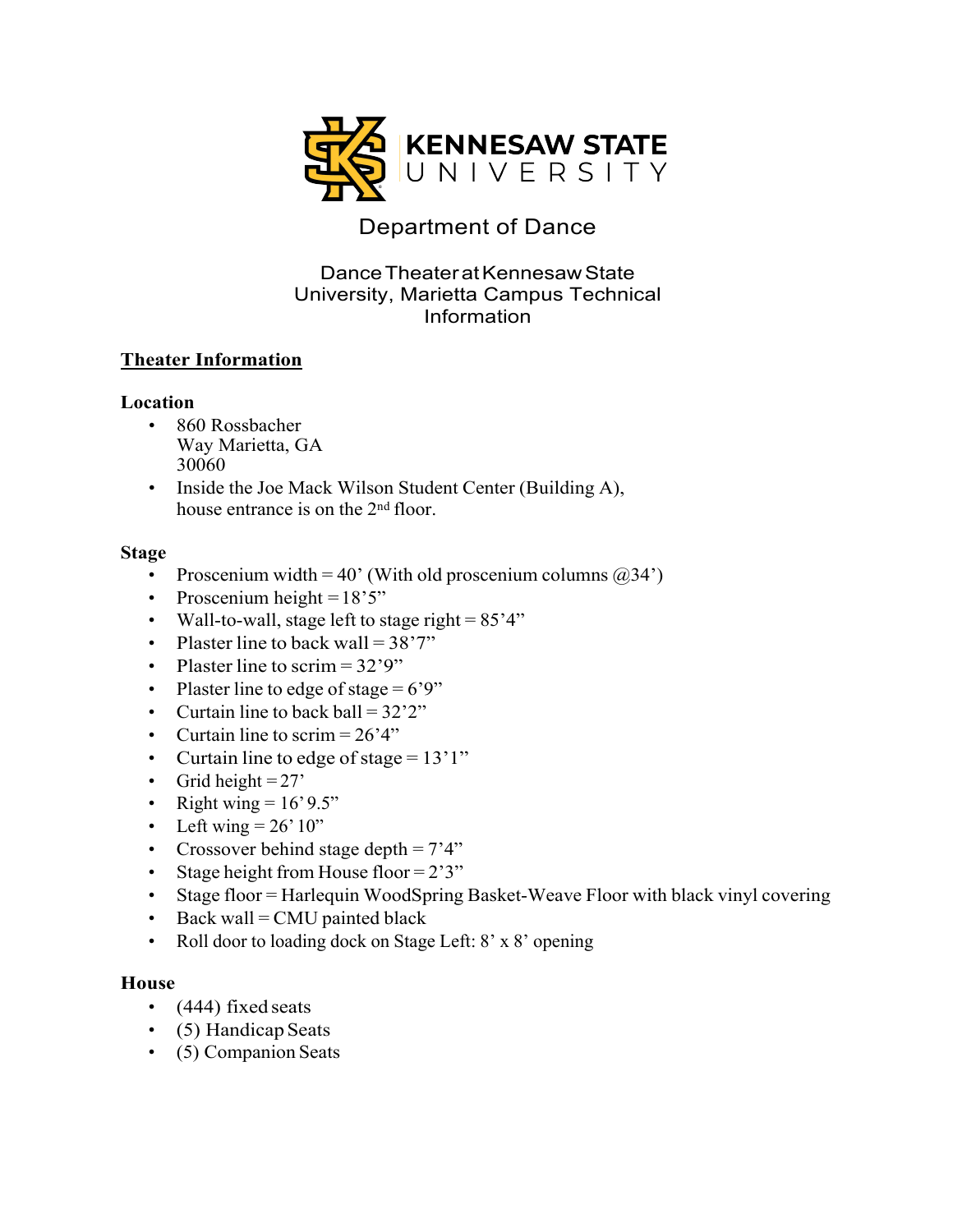#### **Dressing Rooms**

- 2 Dressing rooms
- Each dressing room has 2 toilets, 1 shower, and 3 sinks
- Each dressing room has 16 seats with makeup lights and mirrors
- Female dressing room has one principal makeup station

## **Technical Inventory**

## **Lighting**

- (1) 12-universe ETC ion lighting controller
- (1)  $2x20$  ion universal fader wing
- $(2)$  23" touch screen monitors
- (48)ETCLED Series 2 fixtures
- (113) ETC Source Four Fixtures @ 575W
	- o (20) 19 degree lenstubes
	- o (50) 26 degree lenstubes
	- o (92) 36 degree lens tubes
	- o (20) 50 degree lens tubes
- (10) Chauvet Ovation 640FC
- (18) Chauvet Ovation 915FC
- (16) Phillips Showline Bar 660
- (3) Ocean Optics CMY-XG Seachanger
- (15) Rosco Pica cubes
- (2) Robe Robin DL4S
- (8) 10' Tomcat Boomtowers
- (1) 96-rack of ETC Sensor Dimmers

## **Audio**

- Audio mixing position located back of house left
- (1) Yamaha CL 3 Digital Mixer, Dante Enabled
- (2) Meyer CAL 96 loudspeaker columns
- (2) Meyer UPA-1P front fill speakers
- (4) Meyer 900-LFC subwoofers
- (4) JBL EON 612 Monitor Speakers
- (4) Shure SM58 ULXD2 wireless handheld microphones
- (4) Shure SM57 wired microphones
- (4)ShureSM58wiredmicrophones

## **Video**

- (1) Christie D12 WU-H 1DLP Projector (permanently mounted)
- (1) Large Video Screen